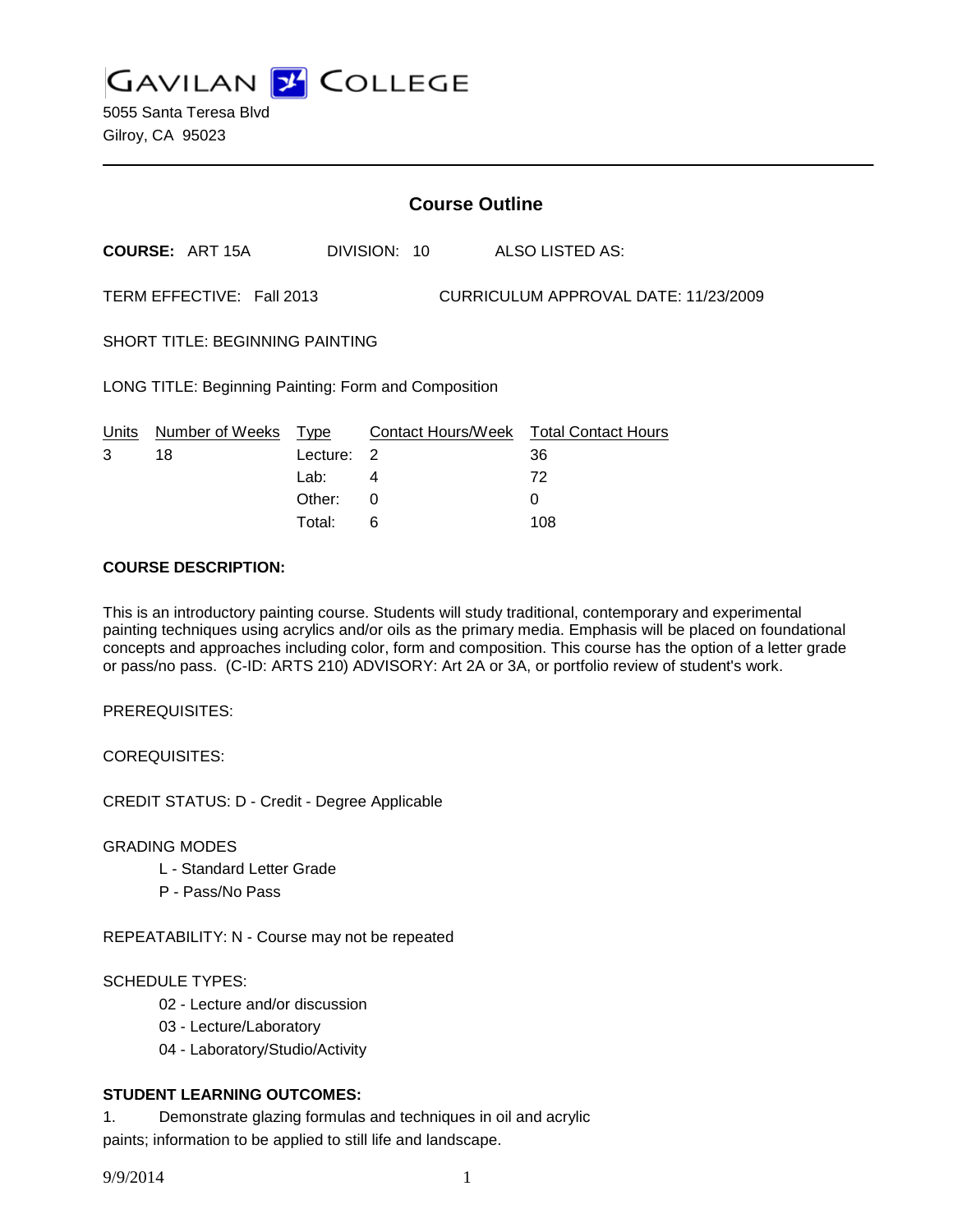Measure: projects; exercises; demonstration ILO: 1,7,5,2,6,4 GE-LO: A1, A2, A6, C1, C2, C5, C6, C7

2. Identify and apply composition and design elements/theory by integrating the various drawing processes and materials. Measure: projects, exercises, performance, demonstration, homework, labwork, critique and presentation ILO: 2,1,7,5,6,4 GE-LO: A1, A2, A6, C1, C2, C5, C6, C7

3. Demonstrate and apply a variety of spatial illusion techniques including: color theory and atmospheric perspective Measure: projects, exercises, performance, demonstration, homework, labwork, critique and presentation ILO: 2,1,7,5,6,4 GE-LO: A1, A2, A6, C1, C2, C5, C6, C7

4. Identify on a test the terms, techniques and theories of acrylic and oil painting Measure: projects, exercises, performance, demonstration, homework, labwork, critique and presentation ILO: 2,5,7,1,6,4 GE-LO: A1, A6, C1, C2, C5

5. Successfully integrate the relationship of form and content in oil and acrylic paint media related to objective and subjective sources. Measure: projects, exercises, performance, demonstration, homework, labwork, critique and presentation ILO: 1,7,5,2,6,4 GE-LO: A1, A2, A6, C1, C2, C5, C6, C7

6. Demonstrate and apply the historical and contemporary of the oil and acrylic painting process and its materials Measure: projects, exercises, performance, demonstration, homework, labwork, critique and presentation ILO: 1,7,5,2,6,4 GE-LO: A1, A2, A6, C1, C2, C5, C6, C7

7. Articulate verbally and in written reports, documented rationale for the sources, ideas and inspirations behind his/her paintings. Measure: projects, exercises, performance, demonstration, homework, labwork, critique and presentation ILO: 2,5 GE-LO: A1, A2, A6, C1, C2, C5, C6, C7

8. Analyze and critique verbally and in written form his/her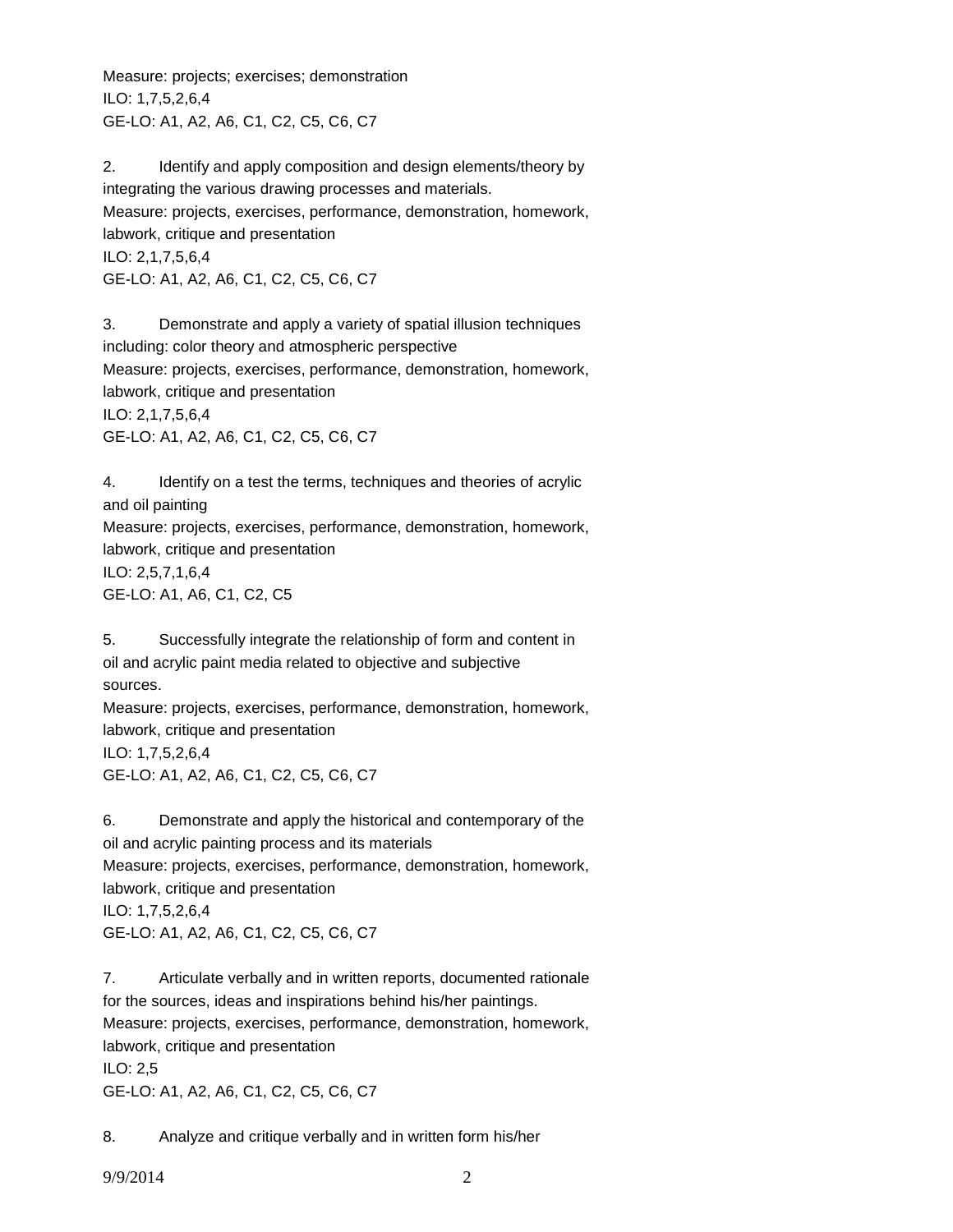artworks and the works of others in classroom critique sessions Measure: projects, exercises, performance, demonstration, homework, labwork, critique and presentation ILO: 2,5 GE-LO: A1, A2, A6, C1, C2, C5, C6, C7

9. Research and presents findings in written and oral formats on assigned topics Measure: projects, exercises, performance, demonstration, homework, labwork, critique and presentation ILO: 2,5 GE-LO: A1, A2, A6, C1, C2, C5, C6, C7

## **CONTENT, STUDENT PERFORMANCE OBJECTIVES, OUT-OF-CLASS ASSIGNMENTS**

Curriculum Approval Date: 11/23/2009 WEEK 1 6 HOURS LECTURE: Introduction to painting \*basic color theory Lab: Exercises mixing colors; creating gradations Out of Class Assignments: Read and analyze assigned text on color theory. Create a series of small color study paintings demonstrating complimentary and contrasting colors. Student Performance Objectives: Students analyze, demonstrate and apply painting techniques and concepts introduced by creating complimentary color paintings, participating in class discussions pertaining to individual and peer paintings, and written responses as assigned. WEEK 2 6 HOURS LECTURE: Color as Expression \*basic color theory-continued Lab: Exercises mixing colors; exploring the expressive qualities of color. Out of Class Assignments: Read and analyze assigned text on color theory. Create a series of small color study paintings demonstrating the expressive use of color. Student Performance Objectives: Students analyze, demonstrate and apply painting techniques and concepts introduced by creating expressive color paintings, participating in class discussions pertaining to individual and peer paintings, and written responses as assigned. WEEK 3 6 HOURS Lecture: \*Introduction to traditional and contemporary painting techniques and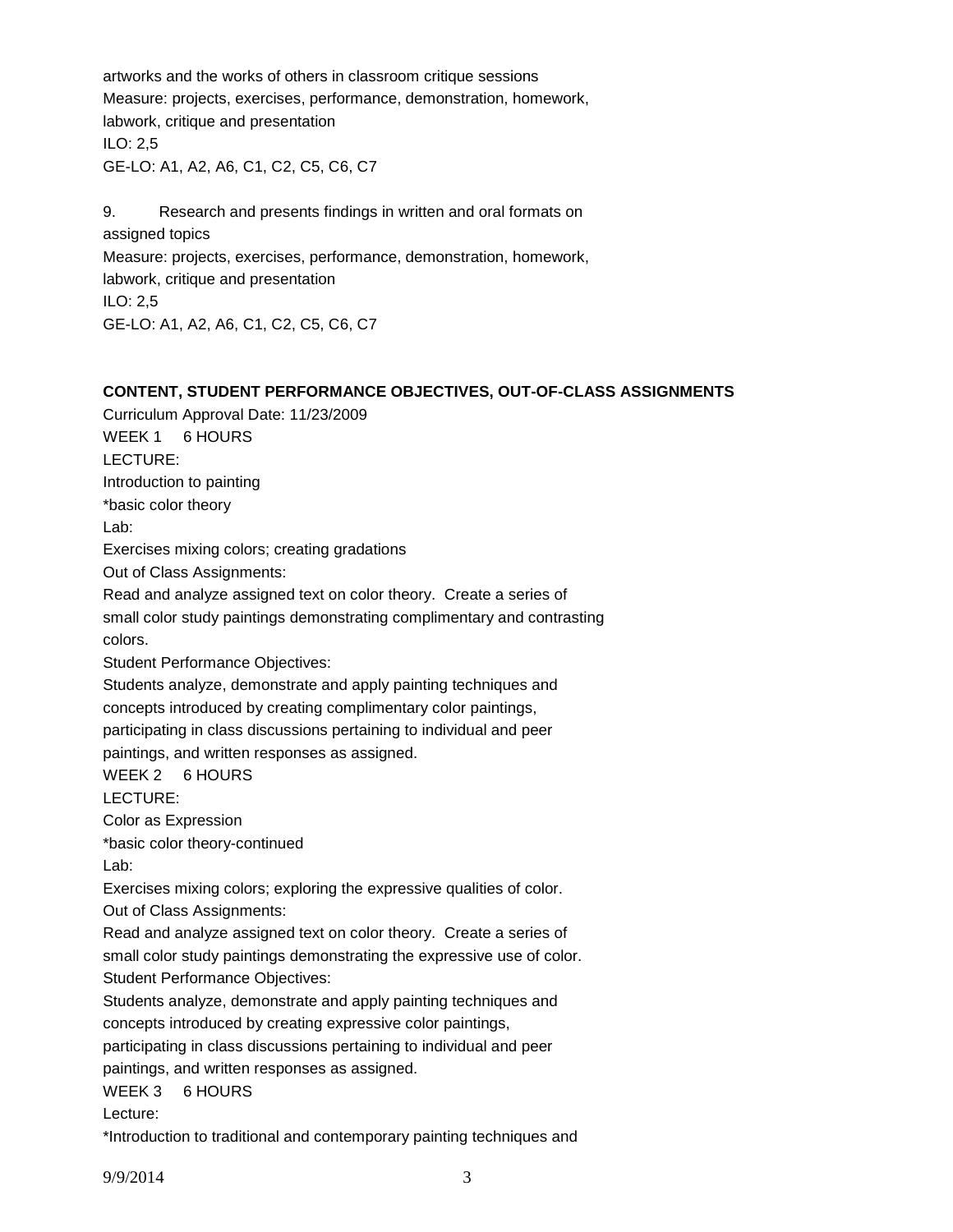materials

\*Describe the still life project and show examples of student work,

CD/DVD images, video, slides, textbook, and design artifacts that use still lifes.

\*Demonstrate the use of tools and materials that are used for creating still life paintings.

\*Describe particular material and conceptual problems associated with still lifes.

\*Demonstrate ways to correct for compositional problems.

Lab:

Work on exercises and still life paintings.

Critique and discussion of student paintings.

Out of Class Assignments:

Work on preliminary sketches for still life paintings.

Reading assignment from textbook and/or handouts that addresses still lifes and composition.

Student Performance Objectives:

Students analyze, demonstrate and apply painting techniques and concepts introduced by creating still life paintings, participating in class discussions pertaining to individual and peer paintings, and written responses as assigned.

WEEK 4 6 HOURS

Lecture:

\*Introduction to traditional and contemporary painting techniques and materials used to establish foreground, middle ground and background.

\*Describe the still life project and show examples of student work,

CD/DVD images, video, slides, textbook, and design artifacts that emphasize foreground and background.

\*Describe particular material and conceptual problems associated with foregrounds and backgrounds.

\*Demonstrate ways to correct compositional problems.

Lab:

Work on exercises and still life paintings.

Critique and discussion of student paintings.

Out of Class Assignments:

Work on preliminary sketches for still life paintings.

Reading assignment from textbook and/or handouts that addresses still lifes and composition.

Student Performance Objectives:

Students analyze, demonstrate and apply painting techniques and

concepts introduced by creating still life paintings with a strong

foreground and background, participating in class discussions

pertaining to individual and peer paintings, and written responses as assigned.

WEEK 5-6 12 HOURS

Lecture:

\*Introduction to Form in Painting

\*Describe the Form project and show examples of student work, CD/DVD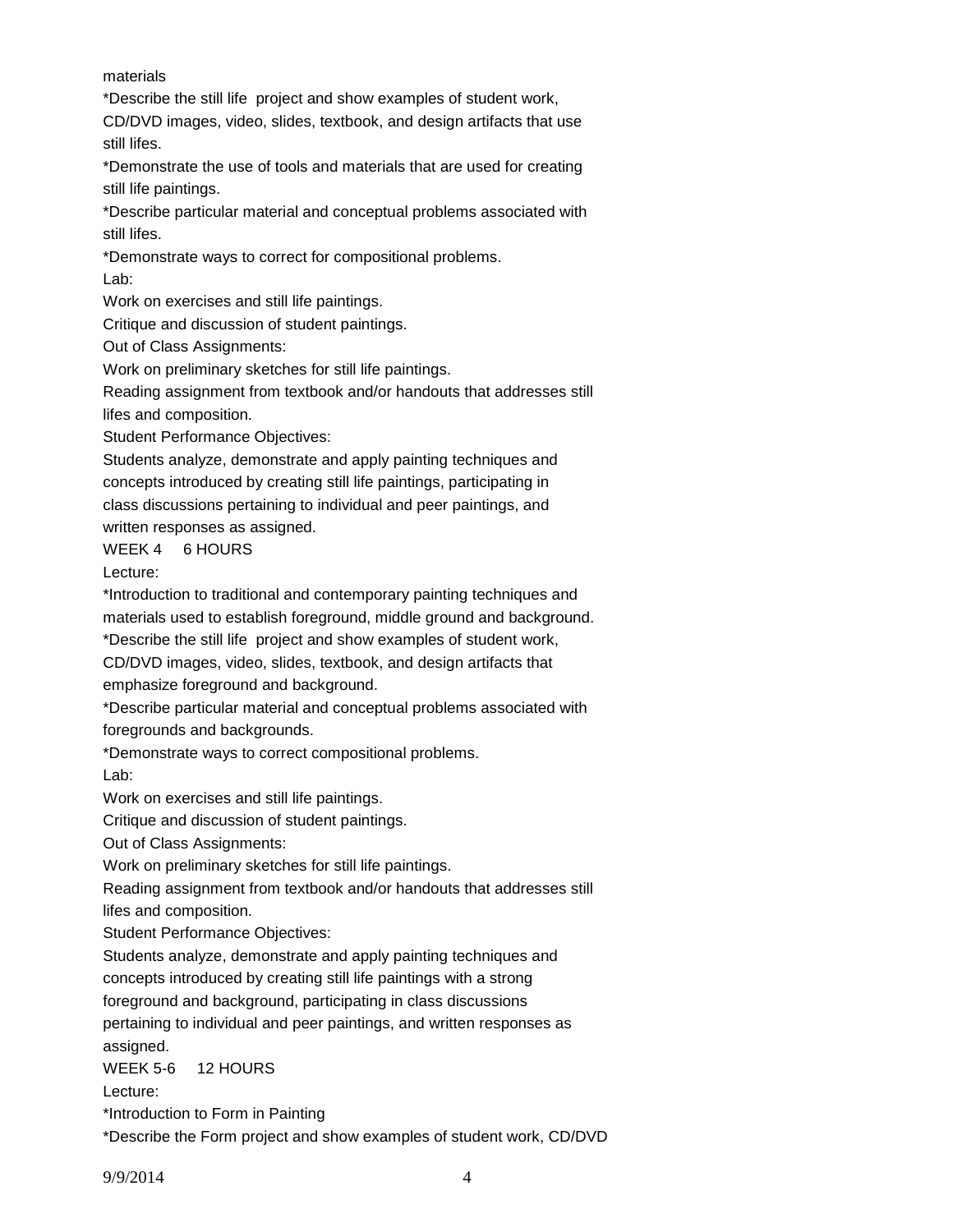images, video, slides, textbook, and design artifacts that use form effectively.

\*Demonstrate the use of tools and materials that are used for creating the illusion of form in painting.

\*Describe particular material and conceptual problems that may arise.

\*Demonstrate ways to correct form problems.

Lab:

Work on exercises and paintings.

Critique and discussion of student paintings.

Out of Class Assignments:

Work on preliminary sketches for form emphasis in paintings.

Reading assignment from textbook and/or handouts that addresses form and composition.

Student Performance Objectives:

Students analyze, demonstrate and apply painting techniques and

concepts introduced by creating paintings that use form as an

underlying structure; participating in class discussions pertaining to

individual peer paintings; written responses as assigned.

WEEK 7 6 HOURS

Lecture:

Describe and demonstrate the use of Chiaroscuro; light/dark contrast Describe the chiaroscuro project.

Show examples of student work, CD/DVD images, video, slides, textbook,

and painting processes that use chiaroscuro.

Demonstrate the use of tools and materials that are used for creating paintings using chiaroscuro.

Describe particular material and conceptual problems associated with chiaroscuro

Demonstrate ways to correct for chiaroscuro problems.

Lab:

Work on exercises and chiaroscuro paintings.

Critique and discussion of student paintings.

Out of Class Assignments:

Work on preliminary sketches for chiaroscuro paintings

Reading assignment from textbook and/or handouts that addresses chiaroscuro.

Student Performance Objectives:

Students analyze, demonstrate and apply painting techniques and concepts introduced by creating chiaroscuro paintings, participating in class discussions pertaining to individual and peer paintings, and written responses as assigned.

WEEK 8 6 HOURS

Lecture:

Describe and demonstrate the use of the expressive uses of value in painting

Describe the Expressive Value project.

Show examples of student work, video, slides, textbook, and painting processes that use expressive value.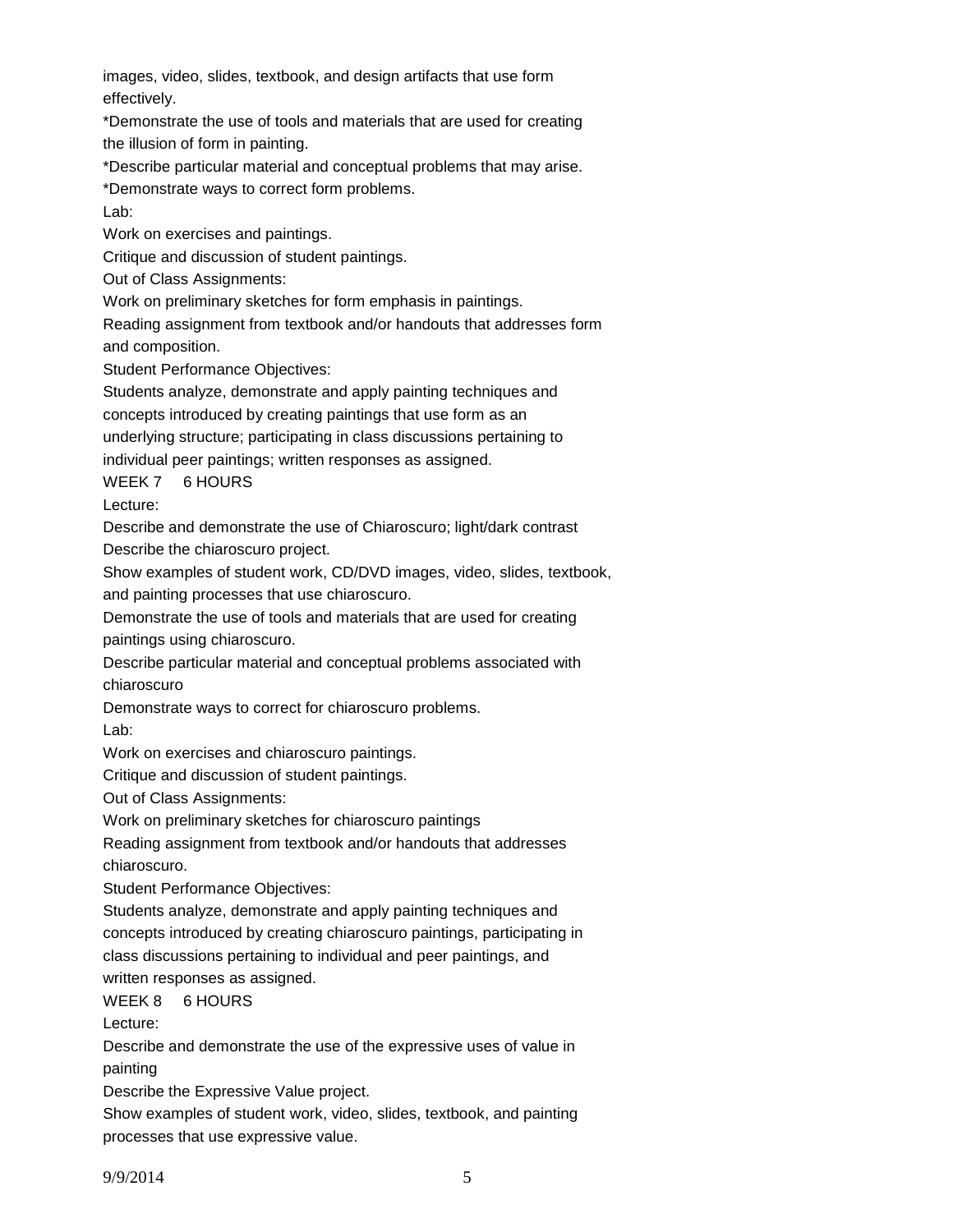Demonstrate the use of tools and materials that are used for creating paintings using expressive value.

Describe particular material and conceptual problems associated with expressive value.

Demonstrate ways to correct for expressive value problems. Lab:

Work on exercises and expressive value paintings.

Critique and discussion of student paintings.

Out of Class Assignments:

Work on preliminary sketches for expressive value paintings.

Reading assignment from textbook and/or handouts that addresses

expressive value.

Student Performance Objectives:

Students analyze, demonstrate and apply painting techniques and

concepts introduced by creating expressive value paintings,

participating in class discussions pertaining to individual and peer

drawings, and written responses as assigned.

WEEK 9 6 HOURS

Lecture:

\*Introduction glazing/wash techniques as a modeling tool.

\*Describe the Glazing project and show examples of student work, CD/DVD images, video, slides, textbook, and design artifacts that use glazing to create form.

\*Demonstrate the use of tools and materials that are used for creating glazes and transparencies in painting.

\*Describe particular material and conceptual problems that may arise.

\*Demonstrate ways to correct glazing problems.

Lab:

Work on exercises and paintings.

Critique and discussion of student paintings.

Out of Class Assignments:

Work on preliminary sketches for paintings with glazing emphasis

Reading assignment from textbook and/or handouts that addresses glazing and form.

Student Performance Objectives:

Students analyze, demonstrate and apply painting techniques and concepts introduced by creating paintings that use glazes to create form; participating in class discussions pertaining to individual peer paintings; written responses as assigned.

WEEK 10 6 HOURS

Lecture:

\*Introduction Impasto techniques as an expressive tool.

\*Describe the Impasto project and show examples of student work, video,

slides, textbook, and design artifacts that use impasto for an

expressive effect.

\*Demonstrate the use of tools and materials that are used for using impasto in painting.

\*Describe particular material and conceptual problems that may arise.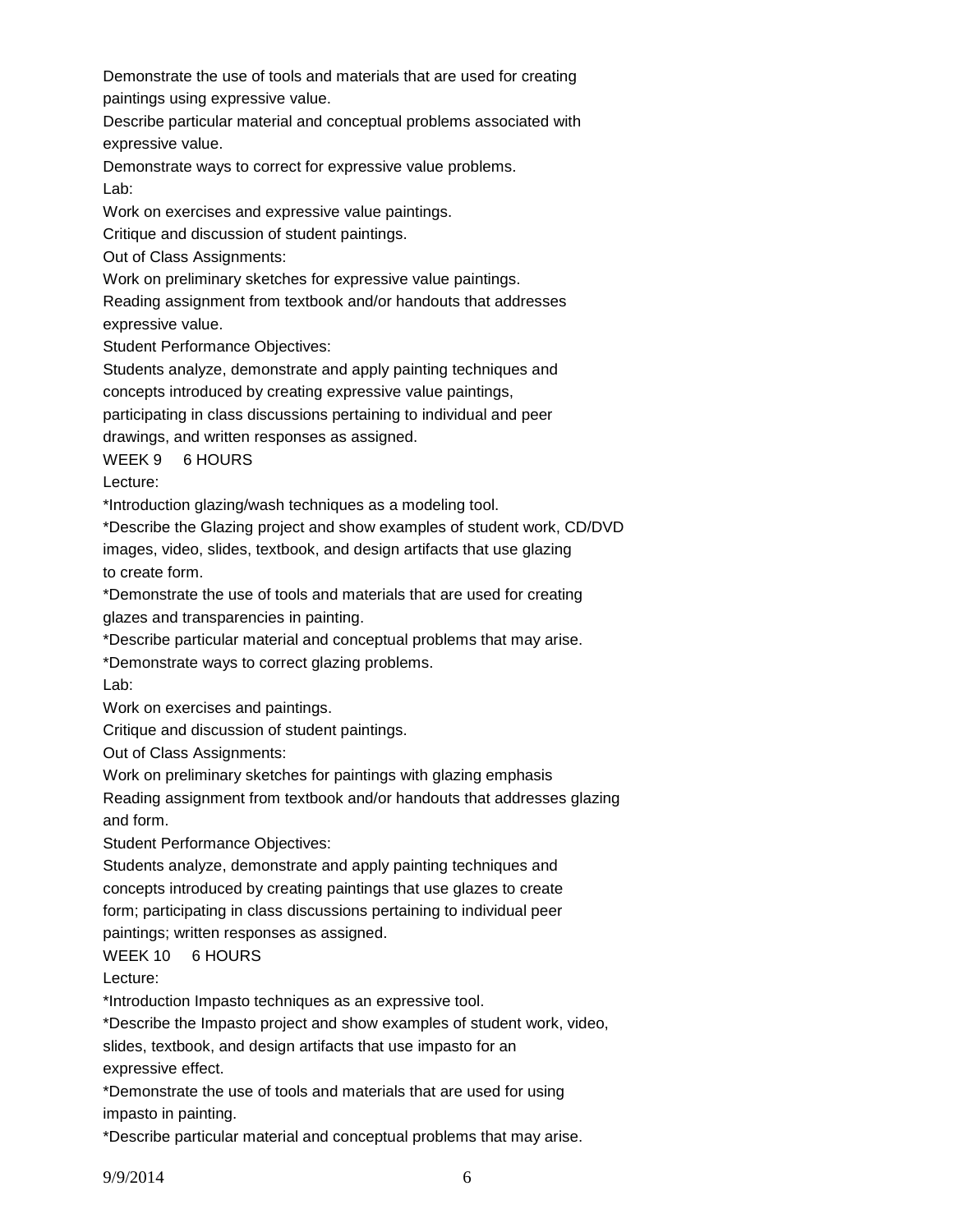\*Demonstrate ways to correct impasto problems.

Lab:

Work on exercises and paintings.

Critique and discussion of student paintings.

Out of Class Assignments:

Work on preliminary sketches for paintings using expressive impasto techniques

Reading assignment from textbook and/or handouts that addresses impasto techniques and approaches.

Student Performance Objectives:

Students analyze, demonstrate and apply painting techniques and concepts introduced by creating paintings that use impasto to create expressive paintings; participating in class discussions pertaining to individual peer paintings; written responses as assigned.

WEEK 11 6 HOURS

Lecture:

\*Describe and demonstrate the use of texture in painting

\*Describe the texture project.

\*Show examples of student work, video, slides, textbook, and painting processes that use texture.

\*Demonstrate the use of tools and materials that are used for creating paintings using texture.

\*Describe particular material and conceptual problems associated with texture

\*Demonstrate ways to correct for texture paint problems.

Lab:

Work on exercises and texture paintings.

Critique and discussion of student paintings.

Out of Class Assignments:

Work on preliminary sketches for texture paintings.

Reading assignment from textbook and/or handouts that addresses texture.

Student Performance Objectives:

Students analyze, demonstrate and apply painting techniques and concepts introduced by creating texture paintings, participating in class discussions pertaining to individual and peer paintings, and written responses as assigned.

WEEK 12 6 HOURS

Lecture:

Describe and demonstrate the use of Invented, Conventional and Symbolic **Texture** 

Describe the symbolic texture project.

Show examples of student work, video, slides, textbook, and painting processes that use symbolic and invented texture.

Demonstrate the use of tools and materials that are used for creating paintings using symbolic and invented texture.

Describe particular material and conceptual problems associated with symbolic and invented texture.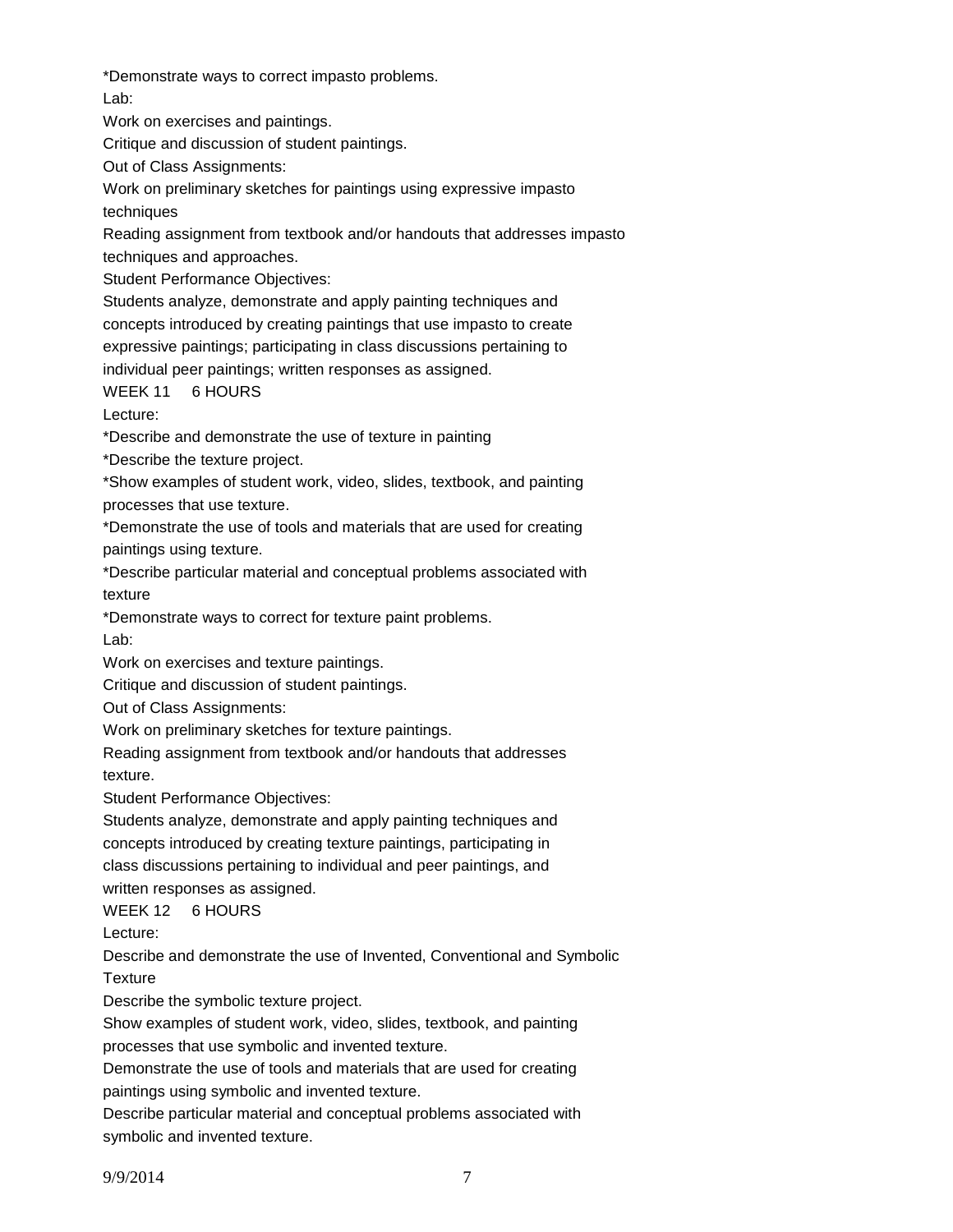Demonstrate ways to correct for symbolic and invented texture problems. Lab:

Work on exercises and Symbolic and Invented Textures paintings.

Critique and discussion of student paintings.

Out of Class Assignments:

Work on preliminary sketches for the Symbolic and Invented texture paintings

Reading assignment from textbook and/or handouts that addresses Symbolic and Invented texture.

Student Performance Objectives:

Students analyze, demonstrate and apply painting techniques and concepts introduced by creating symbolic and invented texture

paintings, participating in class discussions pertaining to individual

and peer paintings, and written responses as assigned.

WEEK 13 6 HOURS

Lecture:

Describe and demonstrate the use of Spatial Illusion in painting

Describe the Spatial Illusion project.

Show examples of student work, CD/DVD images, video, slides, textbook, and painting processes that use spatial illusion.

Demonstrate the use of tools and materials that are used for creating paintings using spatial illusion.

Describe particular material and conceptual problems associated with spatial illusion.

Demonstrate ways to correct for spatial illusion problems.

Lab:

Work on exercises and spatial illusion paintings.

Critique and discussion of student paintings.

Out of Class Assignments:

Work on preliminary sketches for spatial illusion paintings.

Reading assignment from textbook and/or handouts that addresses spatial illusion.

Student Performance Objectives:

Students analyze, demonstrate and apply painting techniques and concepts introduced by creating spatial illusion paintings,

participating in class discussions pertaining to individual and peer

paintings, and written responses as assigned.

WEEK 14 6 HOURS

Lecture:

Describe and demonstrate the use of aerial perspective in painting.

Describe the Aerial Perspective project.

Show examples of student work, CD/DVD images, video, slides, textbook,

and painting processes that use aerial perspective.

Demonstrate the use of tools and materials that are used for creating

paintings using aerial perspective.

Describe particular material and conceptual problems associated with aerial perspective.

Demonstrate ways to correct for aerial perspective problems.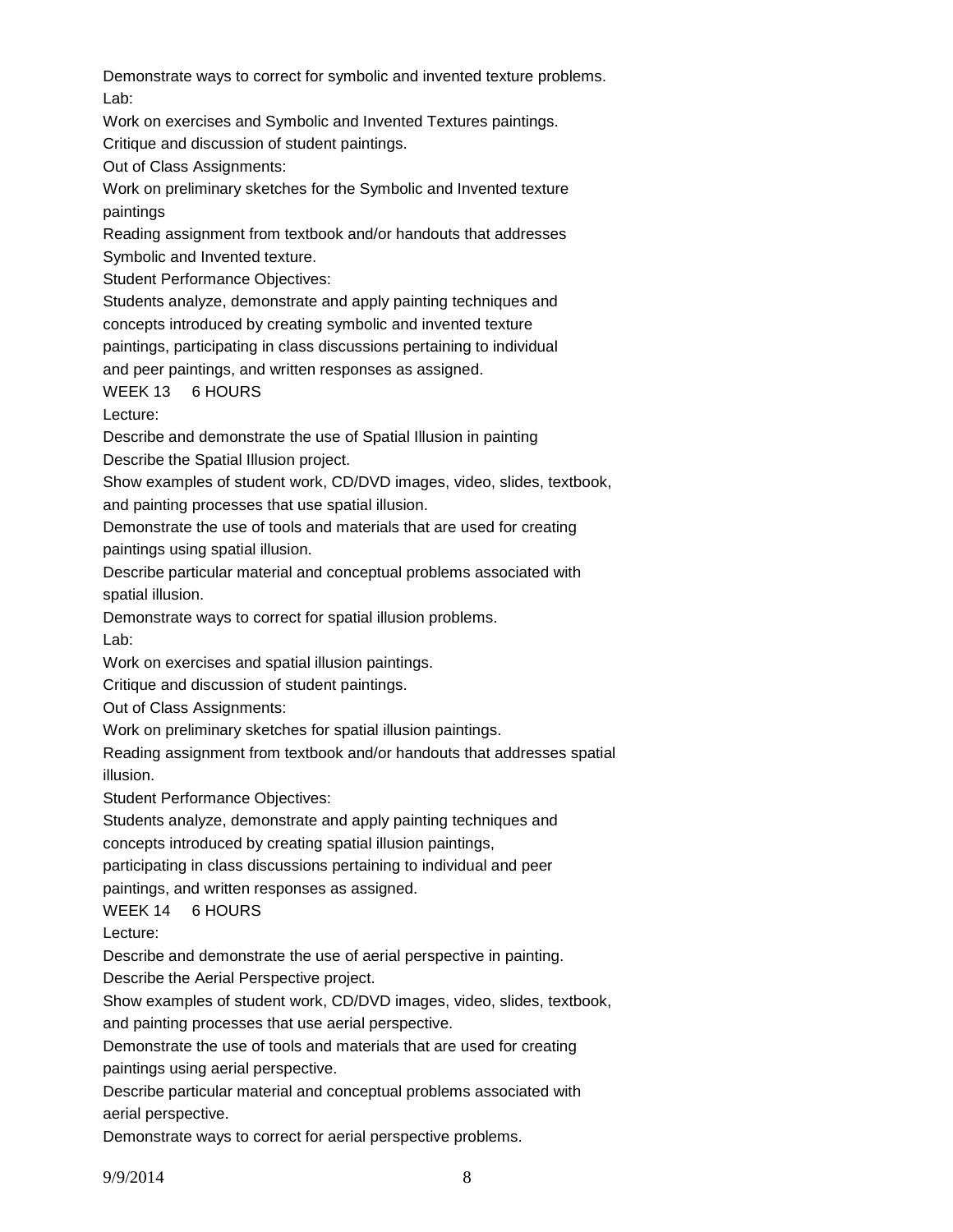Lab:

Work on exercises and aerial perspective paintings.

Critique and discussion of student paintings.

Out of Class Assignments:

Work on preliminary sketches for aerial perspective paintings.

Reading assignment from textbook and/or handouts that addresses aerial perspective.

Student Performance Objectives:

Students analyze, demonstrate and apply painting techniques and concepts introduced by creating aerial perspective paintings,

participating in class discussions pertaining to individual and peer

paintings, and written responses as assigned.

WEEK 15 6 HOURS

Lecture:

Describe and demonstrate the use of pattern and repetition as a compositional tool.

Describe the Pattern project.

Show examples of student work, CD/DVD images, video, slides, textbook, and painting processes that use pattern.

Demonstrate the use of tools and materials that are used for creating paintings using pattern.

Describe particular material and conceptual problems associated with pattern and repetition.

Demonstrate ways to correct for pattern and repetition problems. Lab:

Work on exercises and pattern paintings.

Critique and discussion of student paintings.

Out of Class Assignments:

Work on preliminary sketches for pattern and repetition paintings.

Reading assignment from textbook and/or handouts that addresses pattern and repetition.

Student Performance Objectives:

Students analyze, demonstrate and apply painting techniques and

concepts introduced by creating pattern and repetition paintings,

participating in class discussions pertaining to individual and peer

paintings, and written responses as assigned.

WEEK 16 6 HOURS

Lecture:

Describe and demonstrate the use of subjective sources in painting

Describe the Subjective project.

Show examples of student work, CD/DVD images, video, slides, textbook,

and painting processes that use subjective sources.

Demonstrate the use of tools and materials that are used for creating

paintings with a subjective source.

Lab:

Work on exercises and subjective source paintings.

Critique and discussion of student paintings.

Out of Class Assignments: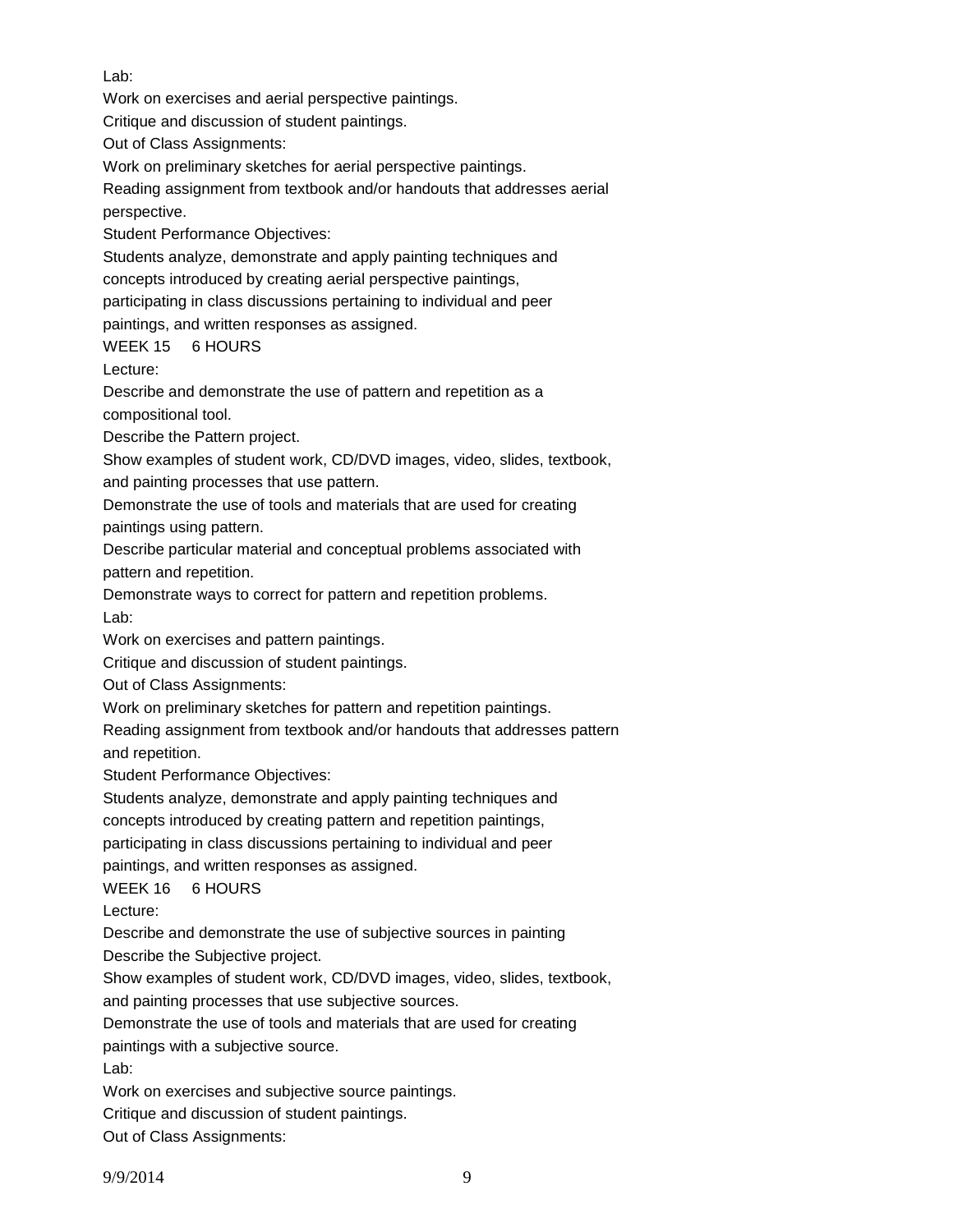Work on preliminary sketches for subjective source paintings.

Reading assignment from textbook and/or handouts that addresses

subjective content in painting.

Student Performance Objectives:

Students analyze, demonstrate and apply painting techniques and

concepts introduced by creating subjective source paintings,

participating in class discussions pertaining to individual and peer

paintings, and written responses as assigned.

WEEK 17 6 HOURS

Lecture:

Describe and demonstrate the use of landscape in painting

Describe the landscape project.

Show examples of student work, CD/DVD images, video, slides, textbook,

and painting processes that use landscape.

Demonstrate the use of tools and materials that are used for creating

paintings using landscape as a subject matter.

Describe particular material and conceptual problems associated with landscape.

Lab:

Work on exercises and landscape paintings.

Critique and discussion of student paintings.

Out of Class Assignments:

Work on preliminary sketches for landscape paintings.

Reading assignment from textbook and/or handouts that addresses landscape techniques.

Student Performance Objectives:

Students analyze, demonstrate and apply paintings techniques and concepts introduced by creating a landscape painting on site,

participating in class discussions pertaining to individual and peer

paintings, and written responses as assigned.

WEEK 18 2 HOURS

Final Critiques and Presentation of Artwork; written exam

## **METHODS OF INSTRUCTION:**

Lecture, video, digital presentations, Internet, examples, demonstrations, lab exercises, critiques and class discussions.

# **METHODS OF EVALUATION:**

The types of writing assignments required: Written homework Term papers Other: Visual journal entries and notes for each project The problem-solving assignments required: Lab reports Other: painting The types of skill demonstrations required: Class performance Field work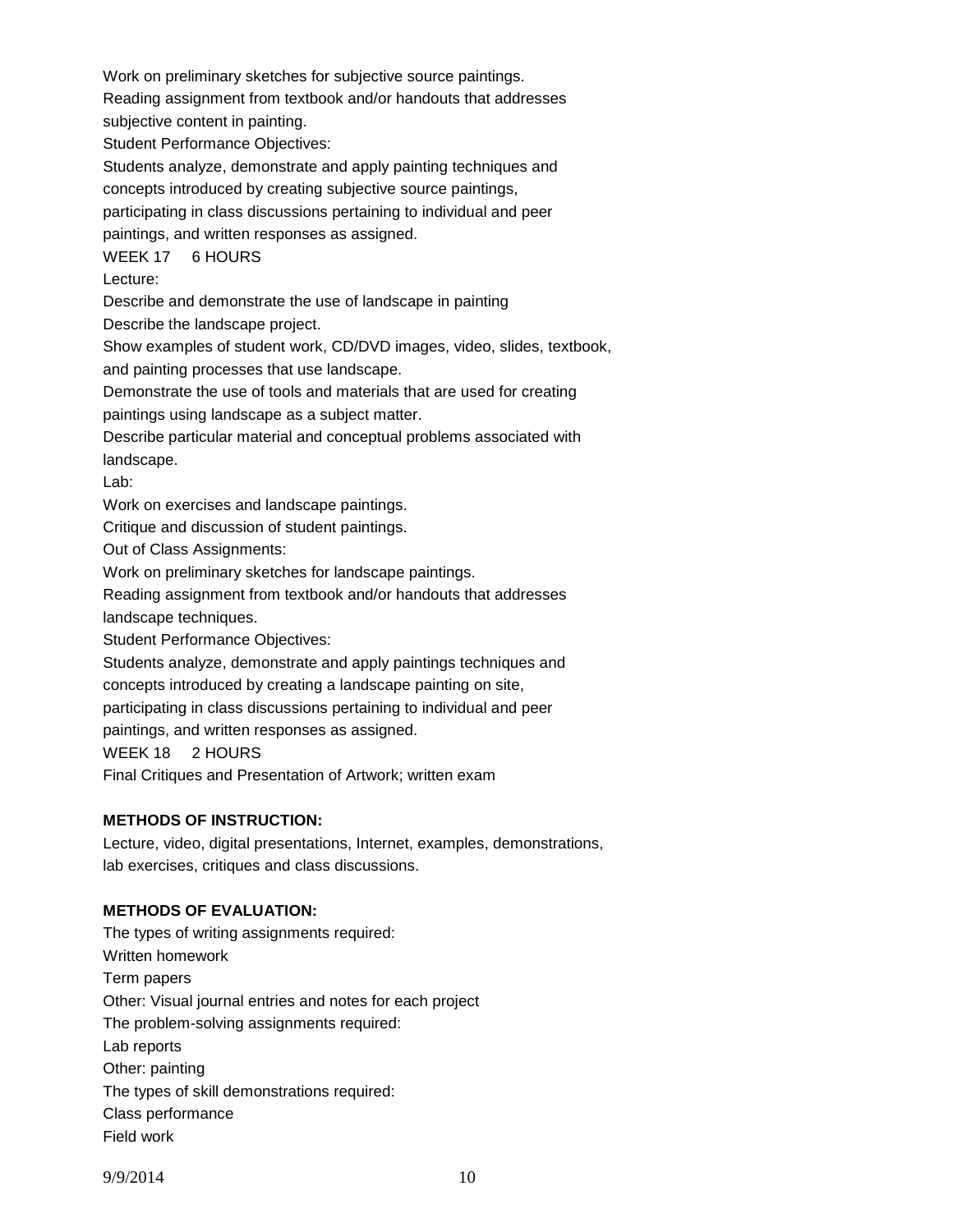Other: Discussion, visual journal work, submit paintings The types of objective examinations used in the course: Multiple choice True/false Matching items Completion Other category: Cumulative portfolio of paintings and sketches demonstrating an understanding and application of the painting techniques/concepts introduced The basis for assigning students grades in the course: Writing assignments: 10% - 20% Problem-solving demonstrations: 10% - 20% Skill demonstrations: 10% - 20% Objective examinations: 10% - 20% Other methods of evaluation: 40% - 50%

## **REPRESENTATIVE TEXTBOOKS:**

Required: Paul Zelanski, "Color", Prentice Hall, 2009, or other appropriate college level text.

Reading level of text: 13+ grade Verified by: a. rosette

Other textbooks or materials to be purchased by the student: A variety of painting materials including: paints, canvas, stretcher bars, gesso, brushes, charcoal and other miscellaneous art supplies.

#### **ARTICULATION and CERTIFICATE INFORMATION**

Associate Degree: GAV C1, effective 200630 CSU GE: IGETC: CSU TRANSFER: Transferable CSU, effective 200630 UC TRANSFER: Transferable UC, effective 200630

### **SUPPLEMENTAL DATA:**

Basic Skills: N Classification: A Noncredit Category: Y Cooperative Education: Program Status: 1 Program Applicable Special Class Status: N CAN: CAN Sequence: CSU Crosswalk Course Department: ART CSU Crosswalk Course Number: 15A Prior to College Level: Y Non Credit Enhanced Funding: N